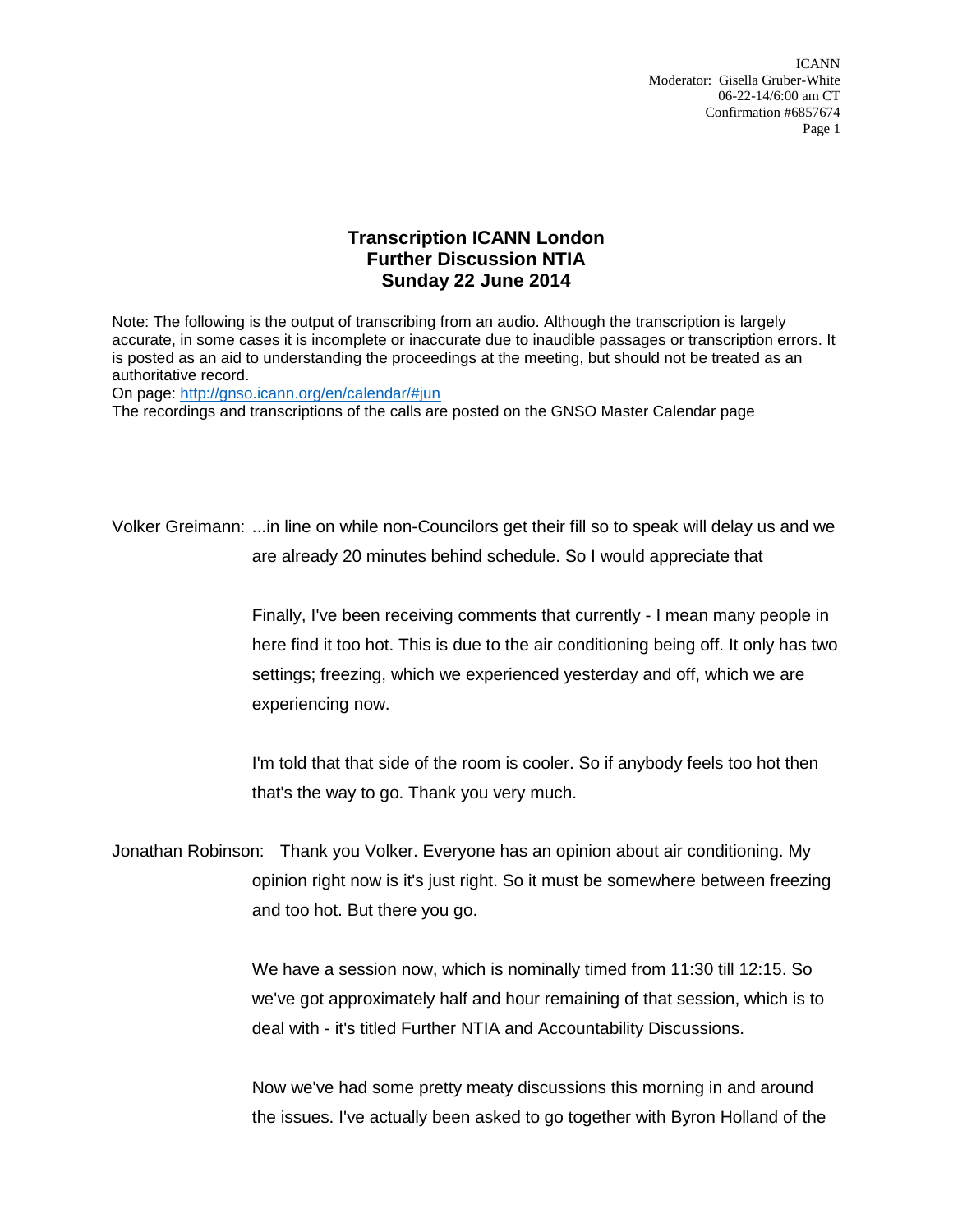ccNSO - Chair of the ccNSO to go and talk briefly with the GAC at midday; so in ten minutes now about our intentions on the CCWG on the IANA stewardship transition.

So I'm going to have to leave partway through the session. To me some of the critical - I mean there's a couple of very practical issues that have to be sorted out.

We need - to the extent that we've got this drafting team - to form this drafting team to draft a charter for that Cross Community Working Group, we need four participants from the GNSO. I think it's perhaps natural to assume one from each stakeholder group. But I think I'd like to hear any thoughts or comments on that.

How - who are we going to put forward as the GNSO or what do we think is right for constituting that drafting team? And are we going to participate? We have an - in effect an invitation from ICANN to join the Coordination Group for two seats from the registries and three from the rest of the GNSO. How are we going to constitute those seats?

So to me those are the two practical issues that seem relatively urgent to discuss. I don't know if there's any - I'd love to hear some comments rather than hear my own voice and echoing my own opinion.

But I - just to warn you before you do that, I am going to have to walk out and go and do this session with GAC. So I'm going to let Volker and (David) continue with running the meeting and lead into the - with the EWG work for which I hope to join as soon as possible.

One final comment that EWG work is - and this is for you Volker and (David) to recognize is to the extent that we can in that discussion and it's very early days. I'm not sure we can expect to do much but it should help prepare us for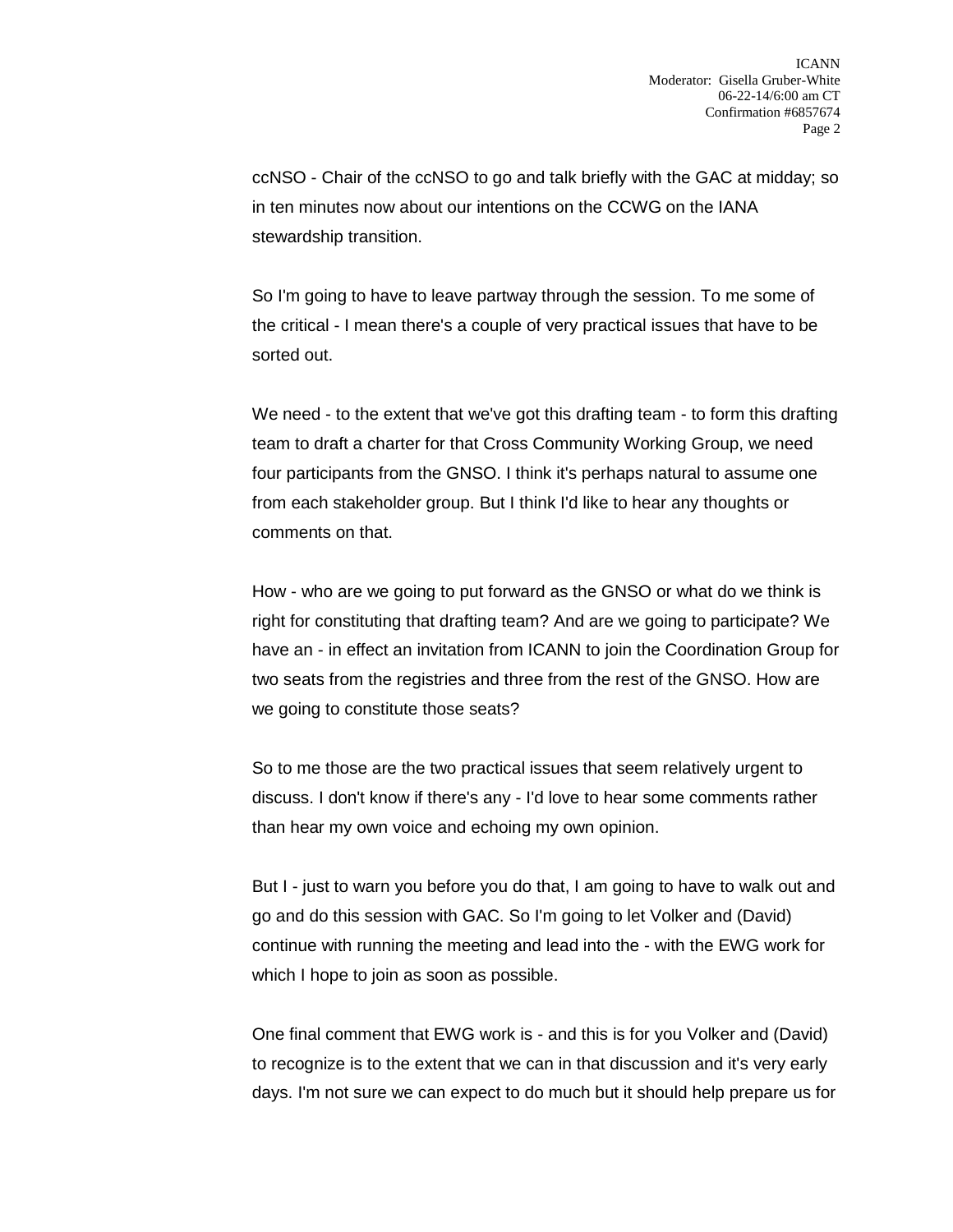any discussion we might have initially with the Board about how the GNSO might respond to the work of the EWG.

And it may well be too early and that might be our message for the Board. But just to recognize that. So - but right now we're on NTIA - further NTIA accountability discussions and we have a hand up from Avri.

Avri Doria: Thank you. Yes. I think that your instincts on what seemed obvious is certainly what I would agree with. That given that the Registry Stakeholder Group has already been assigned two slots that the other slots be given to each of the other three stakeholder groups.

> I do think though that we should remember that they are GNSO representatives even though they would come from the separate groups and I would suggest that it (beats) the GNSO Council but basically passes them on.

I'm not saying that the Council should have to agree to them or what have you, you know. And so I'm not also saying it needs to be a rubber stamp. But it needs to be something that's coordinated by the Council and that they basically whoever the Council passes through from the stakeholder groups be representing the Council and not just the stakeholder groups.

- Jonathan Robinson: That's a really good point Avri. And one other point that the Council might want to make in that communication is that we would like to see those representatives or participants coordinate amongst themselves and perhaps even link back to the Council so we work in a coordinated way. I think it's a really, really valuable point and much appreciated.
- Avri Doria: Just to add to that. That's the same issue that's been coming up in IETF and other discussions is that they're putting people forward to the Coordination Group but that they are really to be connectors to the communities that they're from and not steering group, which is not what it's called. Thanks.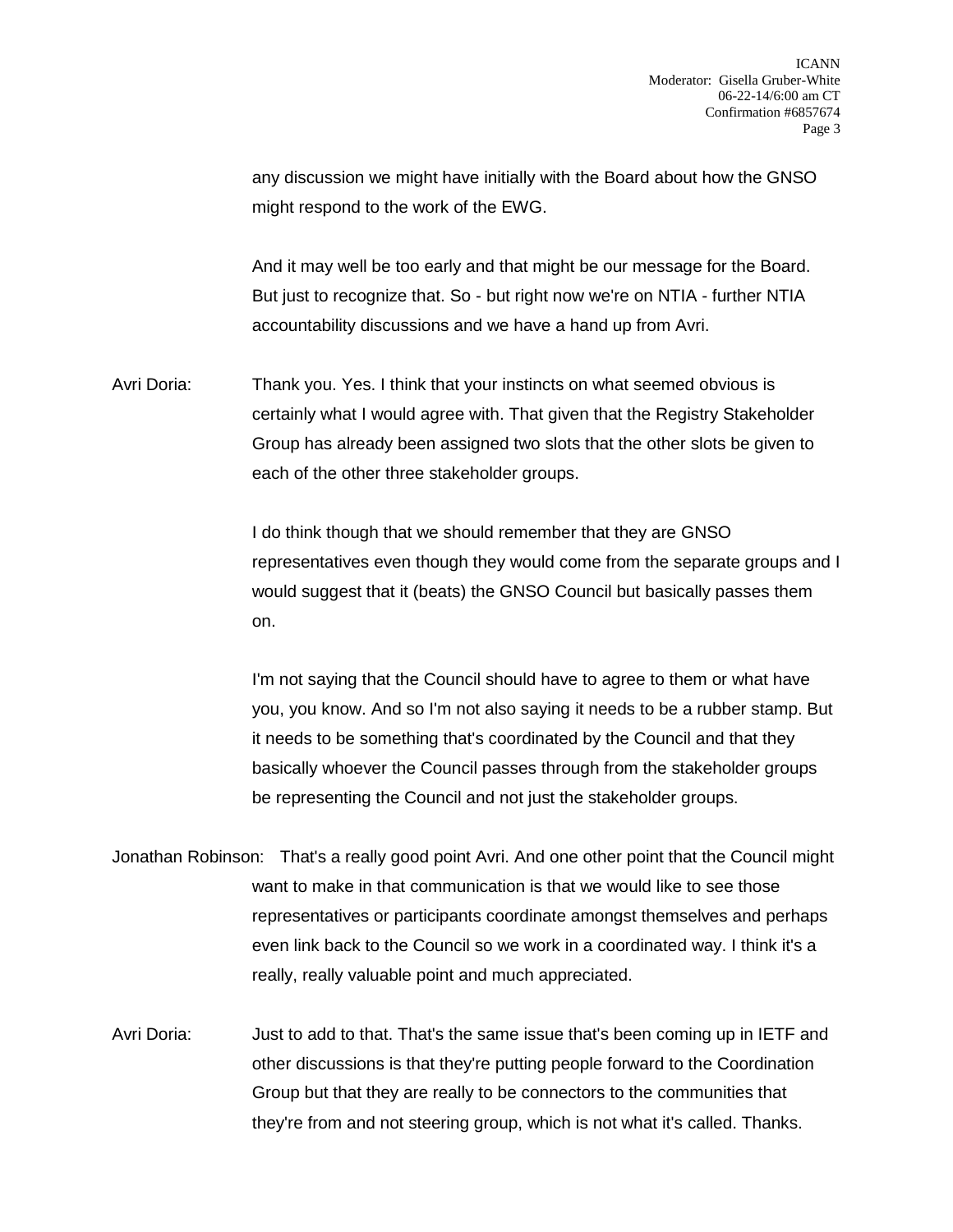Jonathan Robinson: I don't want to shortcut the discussion but the logical thing that cascades after that for me would be to write to the SG leadership or for a Council to communicate - for me to communicate on behalf of the Council and say this is where we've got to. Please send us your volunteer. Then to make sure that we record that intention on communication and interlinking. Any other comments or thoughts on this?

No dissent. Volker, I'm going to have to leave.

Volker Greimann: No comment other than I agree with Avri's comment here. I think that's the best approach and a more sensible way to go about this.

Jonathan Robinson: Just make sure that our helpful policy stuff; oh you've captured that. Good. That's great to the extent that there's no dissent. But the other issue is also - so that - I mean they're two different things. There's the drafting team for the Cross Community Work Group for which we will need four participants. And there may well be some overlap and the representation on the Coordination Group.

> And maybe one - someone might like to speak to the overlap on that. Maybe these are one in the same group of people. Maybe they're completely different.

(Thomas): So following up to the discussion that we had with Fadi a while ago, I was wondering whether it would be worthwhile for us to give another signal to Fadi directly as to where our unhappiness with the scope question stems from.

> I think he has not defended the discussion that we had with Theresa for that. But I think that the scope issue is one that's great importance. And I'm just wondering whether we should just leave that twisting in the wind, you know.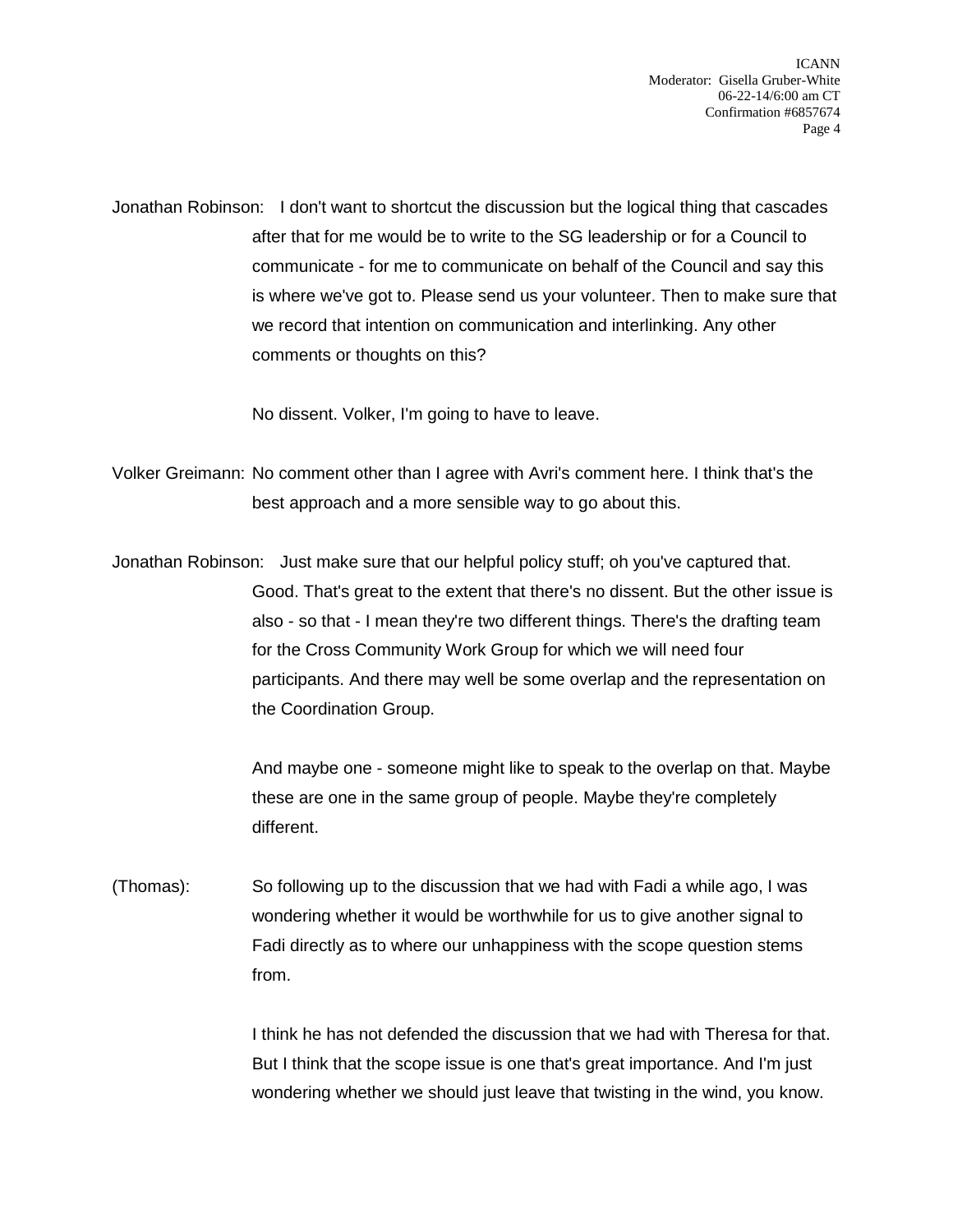I guess Fadi was seriously unhappy with the distrust thing. But I think that this group sort of has (obtained) weak evidenced to you that there have been multiple comments suggesting that the scope should not be limited. And Theresa answers well that we keep the scope limited with no substantive response or rationale for the decision that has been made.

And then I think it's a legitimate question to be asked of Fadi where that comes from and who has instructed Theresa to take that decision to Fadi. And I'm not suggesting that there is some evil power in the background but I think there is just serious disconnects where as I put it, staff is not always acting in the best interest of the community.

And I think that this process, you know, using Fadi's words that this is - if we're acting at (world stage), something along these lines is in fact. I think these are the very moments where the (world) that is attending or observing deserves an answer.

- Volker Greimann: These are excellent points and I think we should also perhaps not limit ourselves to participation in these groups but also discuss on the list what we want to - what we want the future ICANN to look at. I think Avri wants to speak to this as well.
- Avri Doria: Thanks. In terms of the point people were making about the scope, I have the fortune or misfortune of having a different perspective on it again. I think that what they've done is basically put that scope question in the accountability issue and that the accountability group is the one that can say for this to be accountable it needs to be separate. For this to be accountable it needs this kind of oversight. For this to be accountable, et cetera.

And I think that that was - and the intention of this is that one part of the ICANN accountability has to do with how is IANA held accountable - I mean how is ICANN held accountable once the IANA stewardship transfer happens.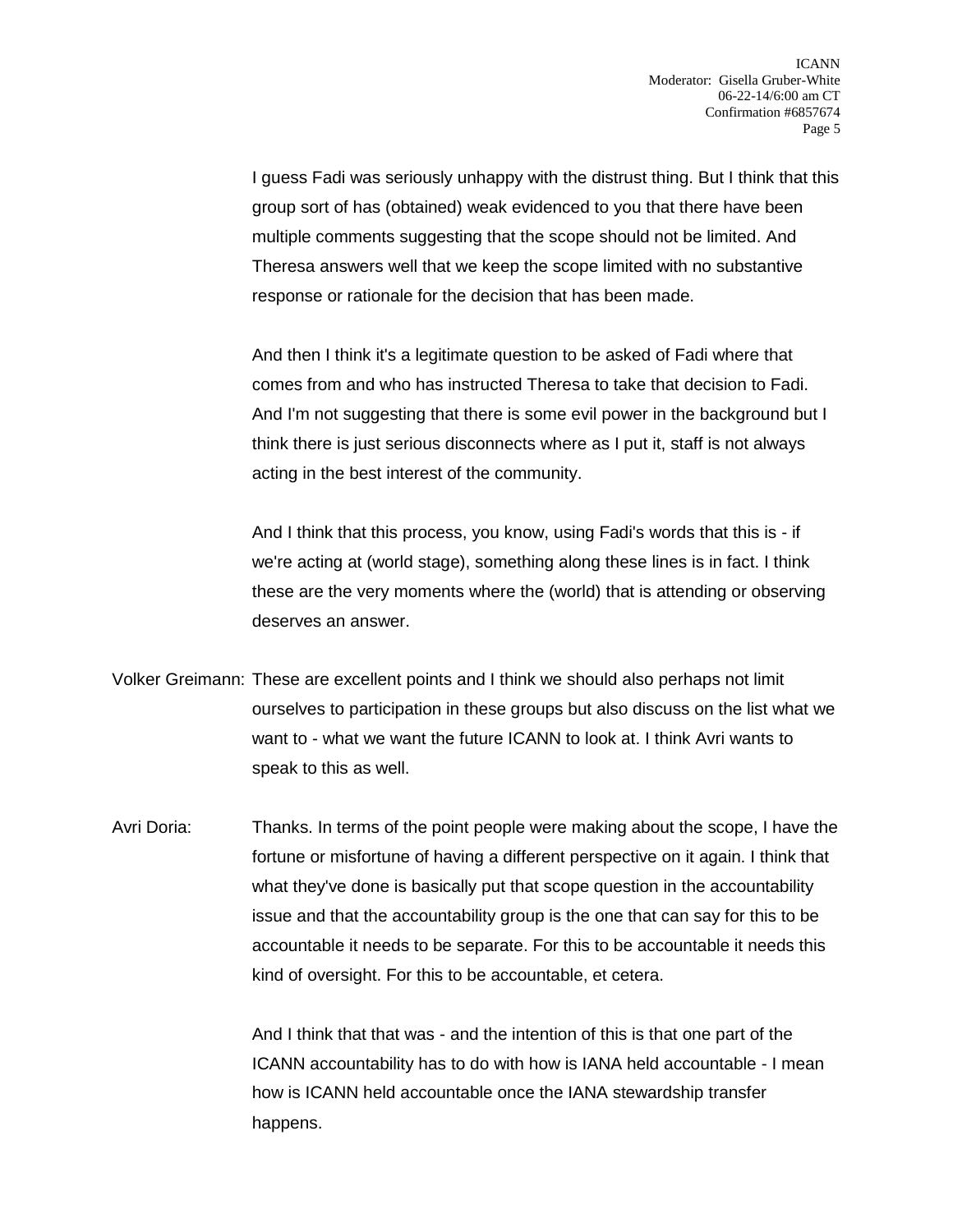And that becomes - because in terms of the SSR notion there's not really a notion of where do we move IANA to in the next year. I think very few of us would say moving IANA elsewhere by September 15 was an easy thing to do.

So I think within the accountability issue they sort of answered that. Here's your opportunity to make that declaration. And that's the way I've been hearing the issue.

Volker Greimann: I would love to keep the queue and then I put (James) in after Steve.

Steve DelBianco: Steve DelBianco, Business Constituency. Avri, I agree with you for the most part. The scope concerns that we expressed were about the broader questions of ICANN accountability and the absence of the IANA contract leverage.

> And you're right. They reluctantly and very only recently created the new track for accountability conversation to happen. So I'm agreeing with you there.

But there may be from other participants in GNSO - there may have been other scope issues where they are picking a point that was in that tight little scoping document. So I'd love to hear from other members and the comments that you submitted on IANA transition to see whether scoping was more than just the accountability question.

And in case it isn't - in case the scoping question was resolved, I still think to (Thomas)' point, we could bring it up as an example. The conversation that we had this morning was an example of disconnect which can lead to distrust between community. Because if in fact the create of the accountability track was entirely responsive to our scoping concerns then staff should have said that. And they didn't.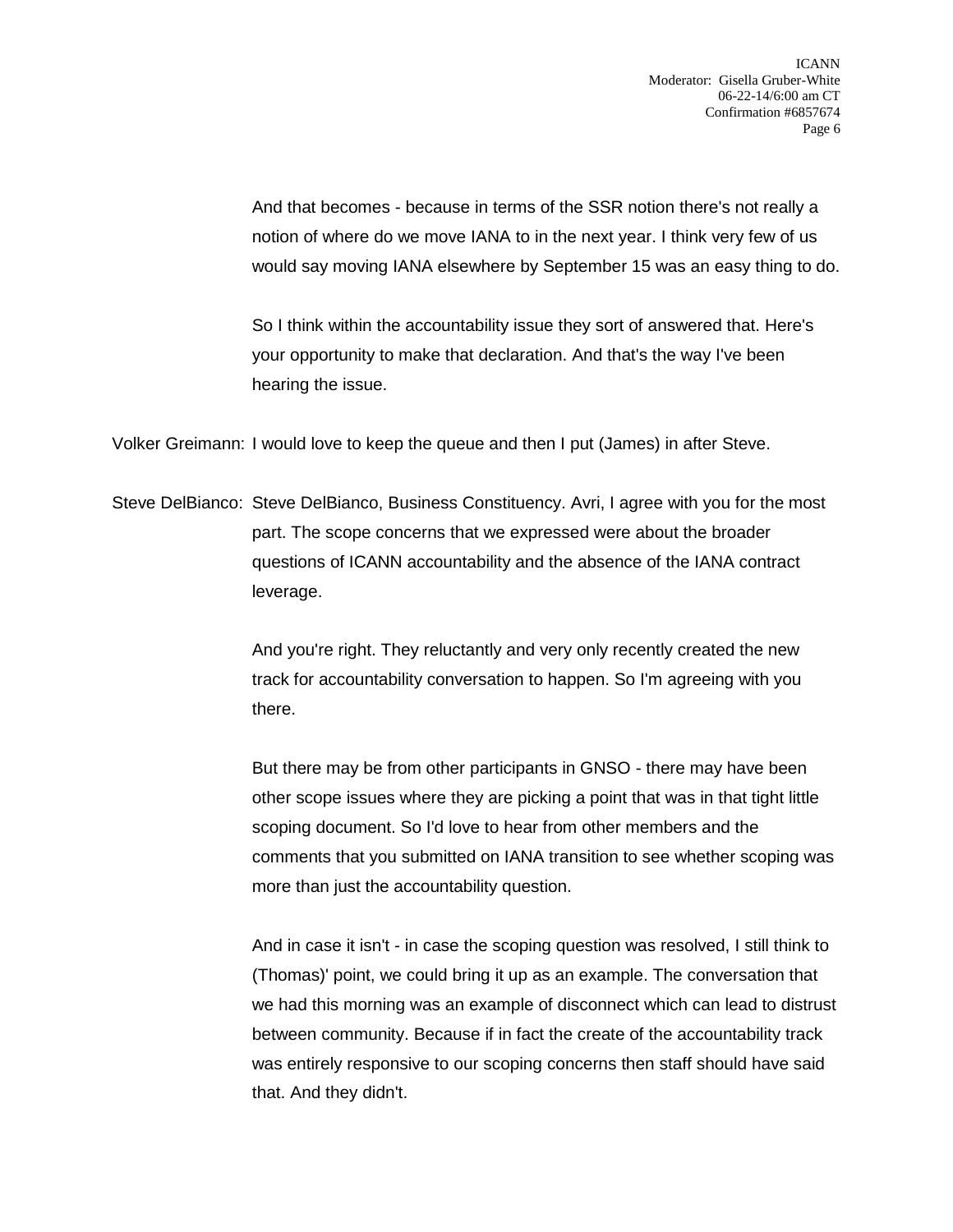It simply said we're not changing the scope document. Next question. And that's non-responsive, disrespectful and it was not good for any of us in the room on that conversation.

So (Thomas), it's a good example but it isn't the best example because on a substantive basis we may have gotten most of what we wanted in the scope creation by moving accountability to its own track.

- Volker Greimann: Thank you Steve. I may just follow up on that. What in your opinion is our best way forward then to call them on this and to make sure that the community concerns are heard?
- Steve DelBianco: Well since you asked, I would suggest we dig a little harder on this distinction between the corporation and the community. It's clear that the CEO has no idea what we mean by that. And he's far too bright to just not get it. We can make that point clearer. We should talk about some examples of Chuck Gomes. They've given some fantastic examples in Durbin and a follow up letter to the CEO.

But it's mostly about pointing ways in which the bylaws require allegiance to the interests of the corporation, not the community. Dan Reed brought this up. Brett Fausett brought it up yesterday. And let's have some of the lawyers in the room explain that.

And the other would be if you think about the community versus the corporation, there have been a lot of behaviors over the last ten years. I don't want to call them original since. But behaviors where the corporation seeks to limit its exposure by shunting off liability and responsibility to its contract parties by minimizing the amount of obligations and compliance that it has.

And I'll just give you one example that's near and dear to the Business Constituency. When the objection process was created so where governments could do early warnings to new top-level domain applications,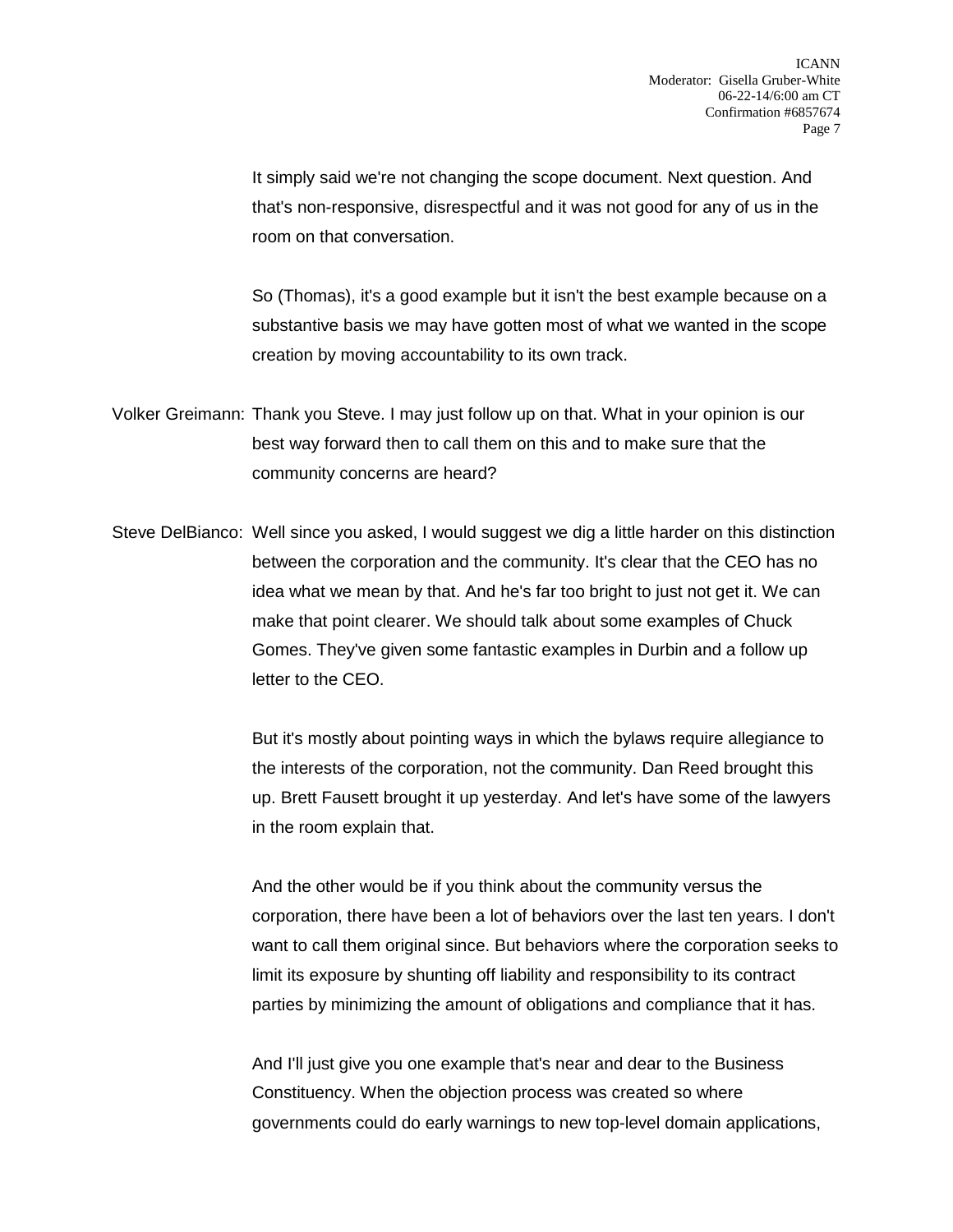initially that was a bilateral arrangement where a government would negotiate with and applicant and they would work something out.

But the BC raises concern is that that government would later come to ICANN saying that the applicant's not following the agreement and ICANN couldn't enforce it. It would put ICANN in a terrible position.

So we tried to prevail. And it took well, better part of a year to get ICANN's legal staff to agree that public interest (convince) and negotiations that were made by applicants should be enforceable by ICANN and that's what has given us the pick speck.

And that may give a lot of headaches to applicants and I'm sorry for that. But that headache doesn't even compare to the complete brain cramp we'd have gotten if we didn't put ICANN in a position of enforcing agreements.

So that's a long answer to you but I believe a corporation versus community is a distinction we should explore and have concrete examples and that would be more responsive than anything else I heard this morning.

Volker Greimann: Thank you Steve. Next I have (Thomas) and anybody else (I'll jump).

(Thomas): I can keep this very brief because Steve has said most of what I wanted to say. But let me just add that I'm not one of those who brings in this top down or distrust thing whenever the community doesn't get its way.

> I think this was more a way of how the questions that came have been answered. And there was no rationale from Theresa. Had she said that the information is there where Avri and Steve you now have rightfully pointed out, I think it would have all been good.

But the tone, you know, so you're not going to change this. You've not you've received a lot of public comment so you're not going to change it and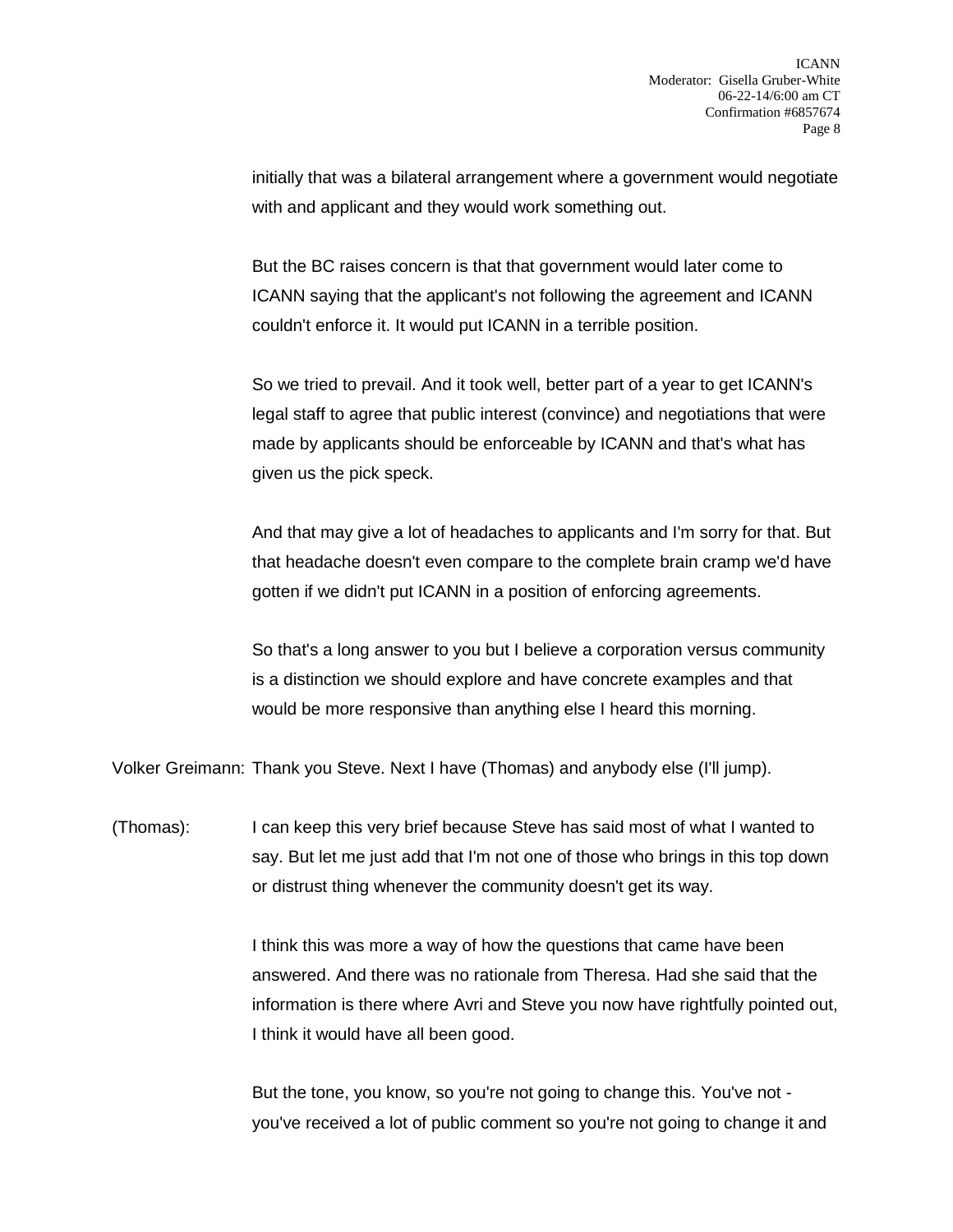the answer is just no without an (interesting) explanation. I think that's bad interaction. And I think that deserves improvement.

Volker Greimann: Thank you (Thomas). Moving down the table, next is (Dan).

(Dan): Sorry to pick up again on this distinction because I think it is important. And I think part of what we're - there are many issues I'm struggling with. But one of them is that we're unclear on what ICANN means. And it clearly means very different things to different groups.

> And there are collisions of interest but there are also collisions of reality. I think - because one of the things I think Fadi was trying to say is that staff has to execute on stuff and there are real world constraints about that. Right.

And anybody who's been in any sort of position of decision-making knows at some point you have to act. Otherwise you're just paralyzed. And not acting is often worse than almost any decision. At some point you got to do something. And that collides with sort of broader desire to have broad input and consultation and transparency.

And so I think anything we could do to make clear what the distinction of roles are and the distinct responsibilities would probably lower everybody's blood pressure some because there are some things that the staff and the Board legally have to do and responsibly have to do to be responsive to day-to-day interests of the international community business and not commercial.

And the things that the rest of us care about that are important in the broader community sense that we have to weigh in that have different time scales, different constraints. And where those intersection points can be clear, that will lower the friction and allow a more effective process to take place.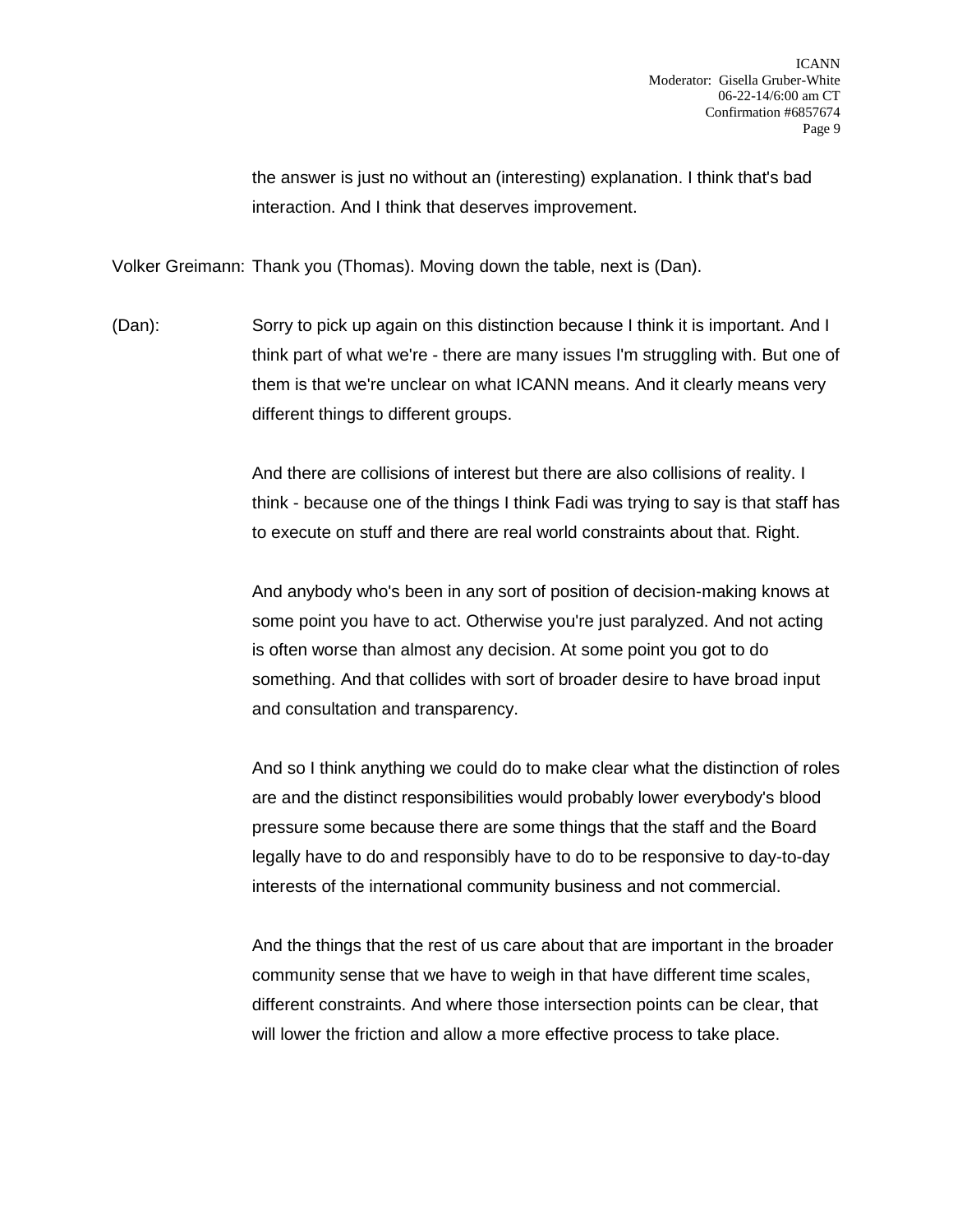But the fact that all these things are mixed together means that we talk past one another and ICANN means different things to different people. We got to clarify that. And that will make a lot of things much simpler.

Volker Greimann: Thank you (Dan). Ladies first. Avri then Keith.

Avri Doria: Thank you. I wanted to go to the question of - and by the way, (Thomas), you're right. They could have answered a whole lot better. But I wanted to go to the question of what is ICANN.

> Remember that ICANN is a corporation in the public interest and that it has a structure that defines these bottom up structures. I will continue to use the refrain I've always used, which ICANN is us and create a dichotomy so that when ICANN takes a legal advice that is perhaps contrary to the community's advice, that's an error.

> That is not the corporation versus the community because the community is indeed an integral part of the corporation. And I think creating this dichotomy is a lot of the place where we have problems. There should not be a dichotomy. ICANN is us. Thanks.

Volker Greimann: Thanks Avri. Keith and if I can take in the meantime further requests for comment.

Keith Drasek: Thank you Volker. Keith Drasek, Registry Stakeholder Group. I just want to go back to the discussion about the scoping and maybe just clarify a little bit or at least introduce my thoughts or perspective.

> I don't think the scoping issue was exclusively about accountability. There were many in the community - you look at the inputs and comments from the ccTLDs and various groups. But it was more about sort of what was on the table.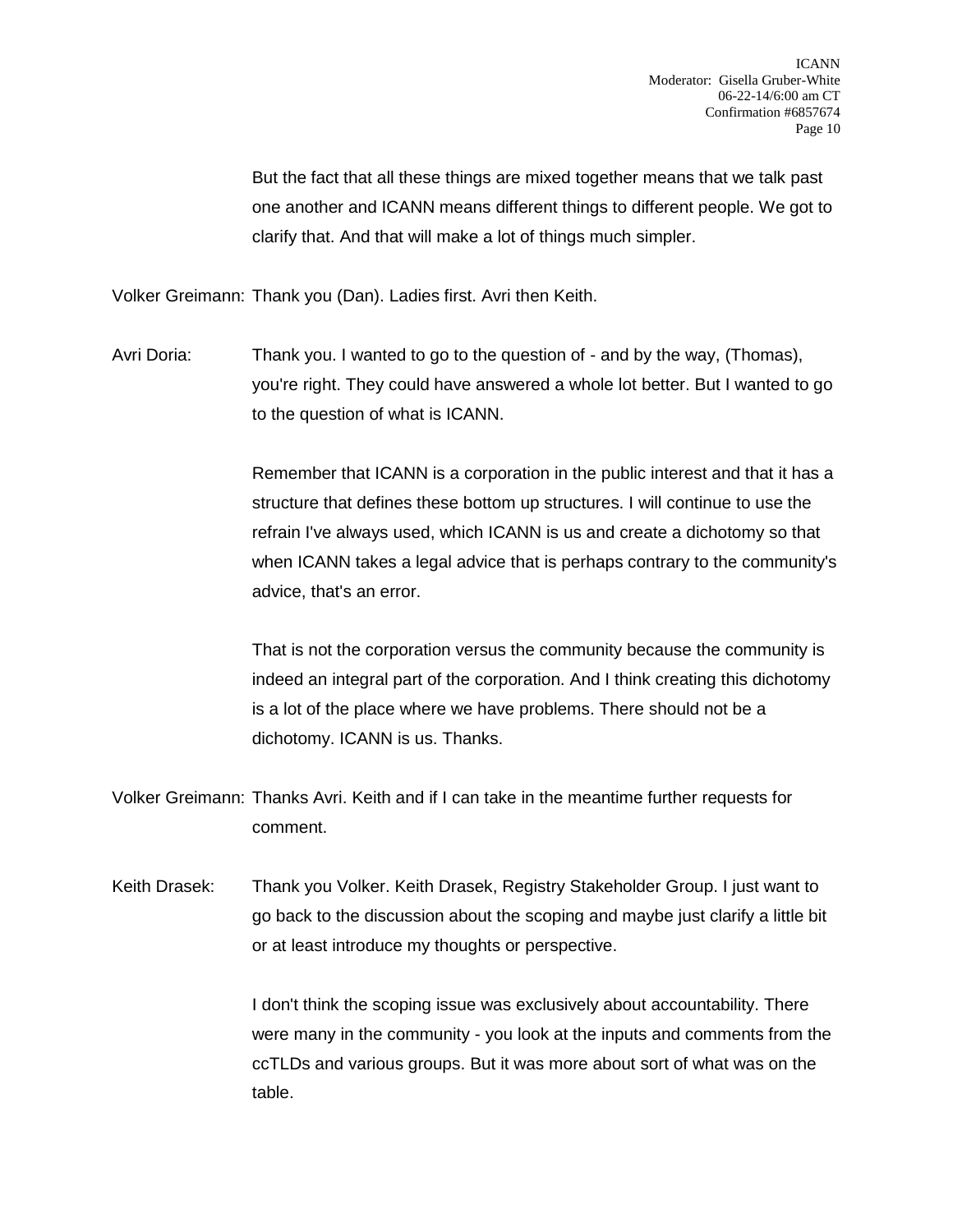In a sense it was - and this goes back to Fadi's discussions and comments with the community in Singapore about saying what's on the table, what has NTIA in a sense put on the table with this announcement, this invitation for ICANN to convene a multi stakeholder process for figuring out what comes next.

And is it just what replaces NTIA and their role as far as the steward or is it something bigger? And there were many in the community - if you look at (Milton)'s proposal and some from the ccTLDs (.nzeb) specifically and others around the community who said it shouldn't be limited to just what replaces NTIA.

It should actually be about looking at the IANA functions and questioning should those remain with ICANN if NTIA's stewardship goes away. Or could there be an alternative proposal?

And when we saw the scoping document first come out, it was very, very limited. It was an assumption that of course ICANN would retain all of those functions. And the only think up for community discussion was what replaces NTIA.

And there were those in the community that said that's way too narrow, that the scoping issue should be up to the community and should not be dictated by ICANN staff in a top down manner.

And I think a lot of the follow on comments that were submitted to the scoping document reflected that. Said wait a minute. That's way too narrow. Let the community decide.

And when we saw the latest announcement, it was still the very narrow scope that said the only thing up for discussion is the accountability or the stewardship sort of segments and everything else - of course ICANN will continue to operate these functions.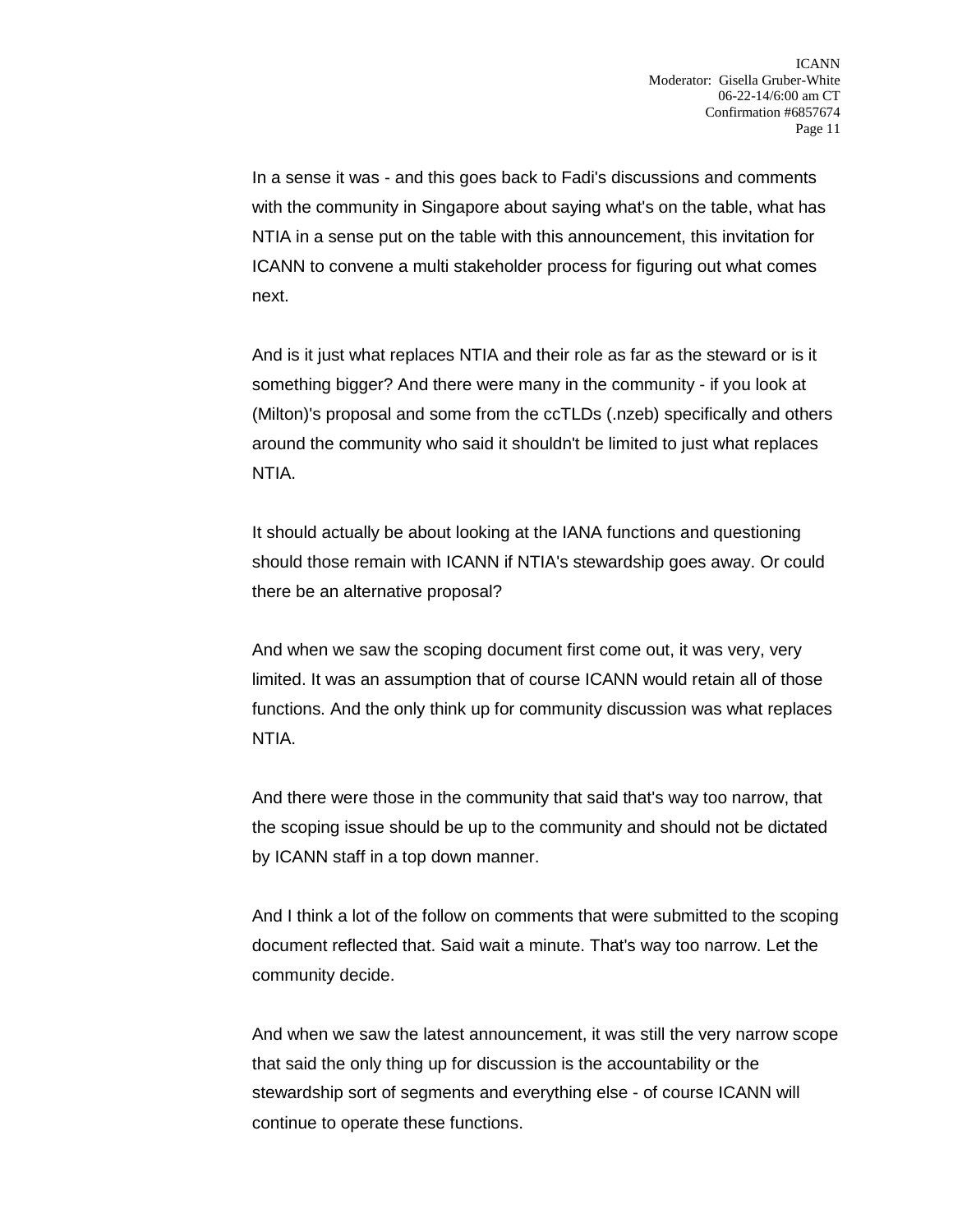And my sense is that it's probably likely that ICANN will continue to operate these functions, right. But it's - from a procedural perspective and this issue of, you know, sort of top down versus bottom up or how it's being characterized is problematic. And I think we, you know, in the exchange that we had today we pretty much saw that it was no, no, we're sticking with the very narrow scope.

I do agree that the accountability discussion is to me - to my mind the accountability track is far more important to us as a community than the more narrowly focused IANA transition.

The accountability part provided it is a prerequisite to the outcome of that and implementation of recommendations on accountability were at large provided that's a prerequisite to any transition, that's where we need to be focusing most of our energy. Thanks.

Volker Greimann: Thank you Keith. Having no one at the table, yields to Phil.

Phil Corwin: Thank you. Phil Corwin speaking solely in a personal capacity and not for any hidden interests.

> I just want to pretty much echo what Keith just said. You know, looking at this from a, you know, trying to parse this scoping document as an attorney, the final paragraph is the key one where it says the dialog and resulting proposal are to focus on defining accountability mechanisms that would serve to replace the current stewardship role played by NTIA to ensure ICANN's performance of the IANA functions.

That's the key phrase. It presumes that the end of the transition discussion process will award the IANA functions to ICANN. And that's always been an open question when the U.S. - and we saw a few years ago the U.S. kept it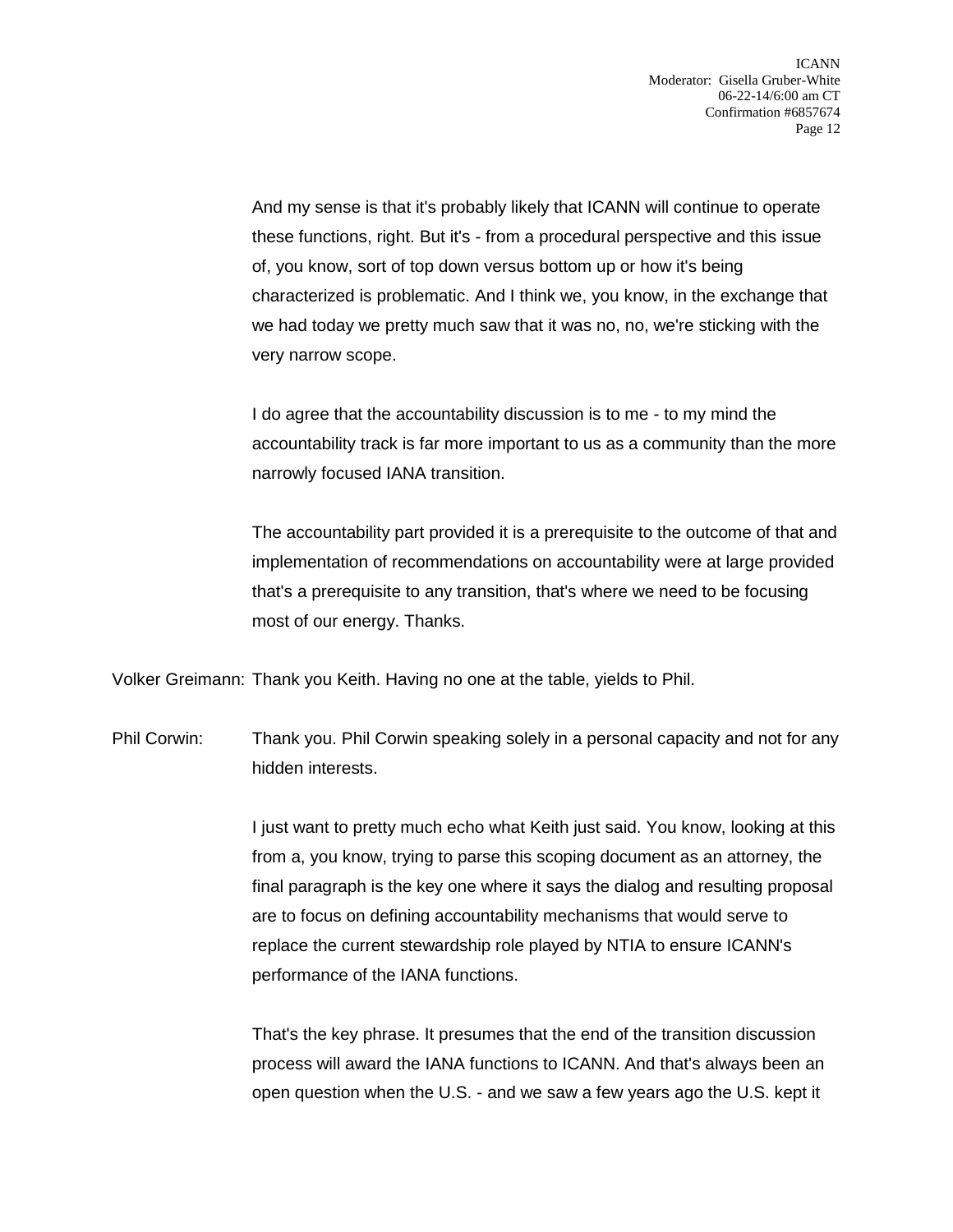open the possibility that ICANN might not get the IANA functions if they didn't put it forward and accept the (unintelligible) proposal.

To my own mind I think it's quite likely and I'd probably have no objection to ICANN permanently performing the IANA functions but it should be left to this community formed transition group to decide that.

And for the life of me I can't understand why ICANN in response to unanimous comments on the scope saying it's too narrow, let the transition group decide that question, refused to change the scope and refused in the session we had this morning provide a good answer for doing that.

And I think it's very important for the GNSO to insist on this point because it's - to me it's much more important - the scoping question for the coordinating group, whatever the label's going to be, is much more important than the composition of that group.

And again, agreeing the accountability of ICANN, the other part of this process is a much more important question than the IANA transition although I personally believe that the transition should not occur before there's an acceptable accountability plan.

And I think that's going to be the message that both the NTIA and the U.S. Congress get on a continuous basis in Washington. It is disturbing that ICANN would not listen to the community on the scope question. Thank you.

Volker Greimann: Thank you Phil. Next I have Steve and Keith again.

Steve DelBianco: Thank you. Keith Drasek brought up a couple of examples of places where the community asks for scope increases and that was not accommodated. It was ignored. And that's precisely the kind of answers we need because it's clear that examples are very instructive to the current leadership of the company. So let's continue to do that with examples.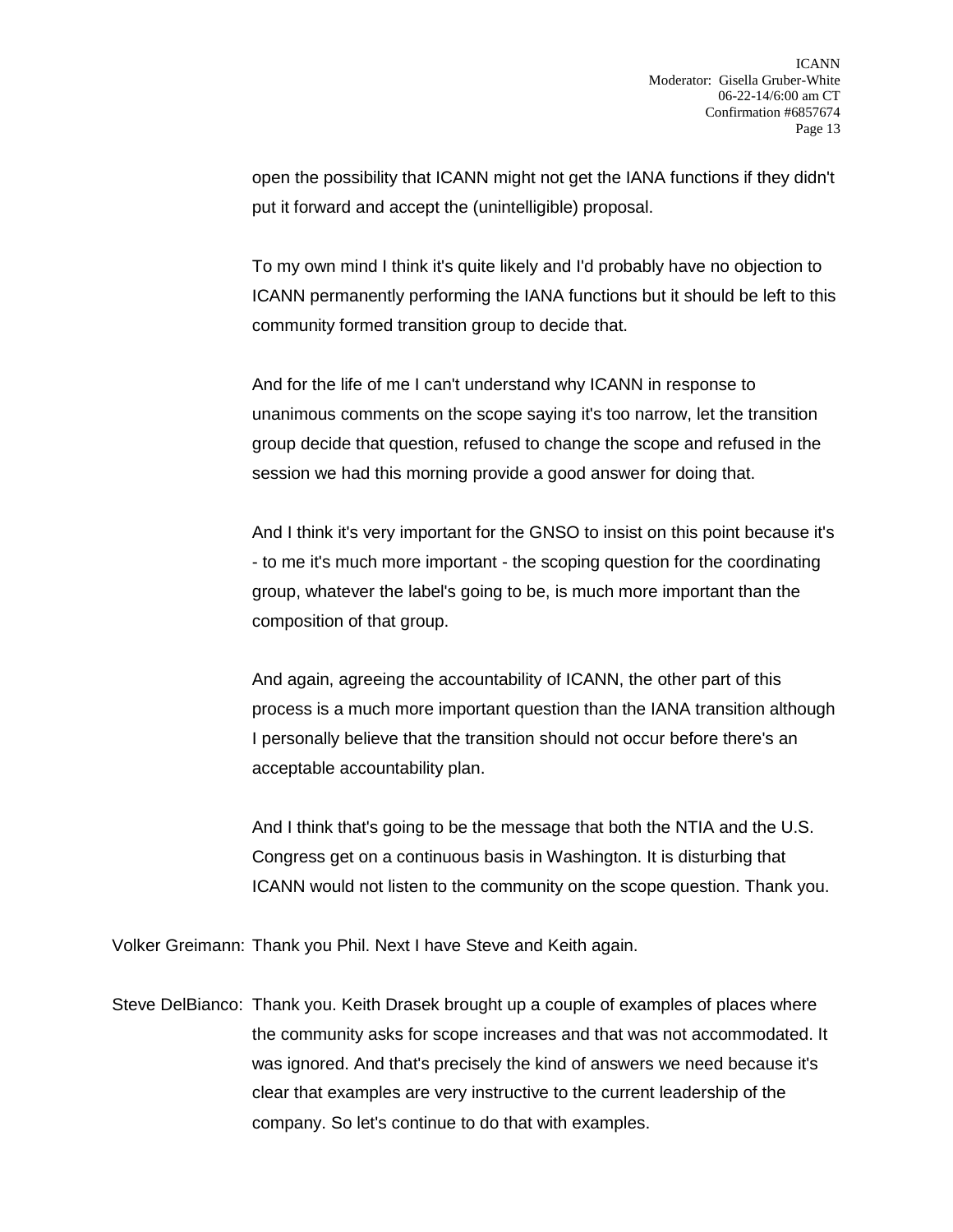And then Keith at the end of your intervention I believe you went to the top down versus bottom up. And (Thomas) had asked about it too. I think examples there will be instructive. And I would encourage us to be able to quickly respond with examples that unequivocally show the distinctions between top down and bottom up so that you can have a conversation about when it was appropriate as opposed to whether it exists at all.

The high-level strat panel I think Marilyn Cade pointed out this morning were unequivocally top down in terms of the initiatives, how they staffed and paid for and then how the results were simply dumped on us. That is one.

And in particular one of the high level panels is on the evolution of the ecosystem. And while it was full of people that are very experienced, they in fact came up with some ideas for ICANN accountability. The web of affirmation of commitments is one of their ideas.

And frankly that may be completely the opposite of what the Community Working Group is going to conclude for ICANN enhancing its accountability. We may not decide that the affirmation of commitment needs to be signed by a web of entities around the world.

A second example that John Berard tried to give to this morning was NETMundial. We heard that representations today that NETMundial was an externality that was imposed upon ICANN.

And frankly I thought when we met in Buenos Aires we learned that management and the Board instructed our CEO to fly to Brazil and set up a NETMundial conference, which is not the same thing as an externality that came out of the blue. So I'm very confused about that. And John didn't get an answer to that question.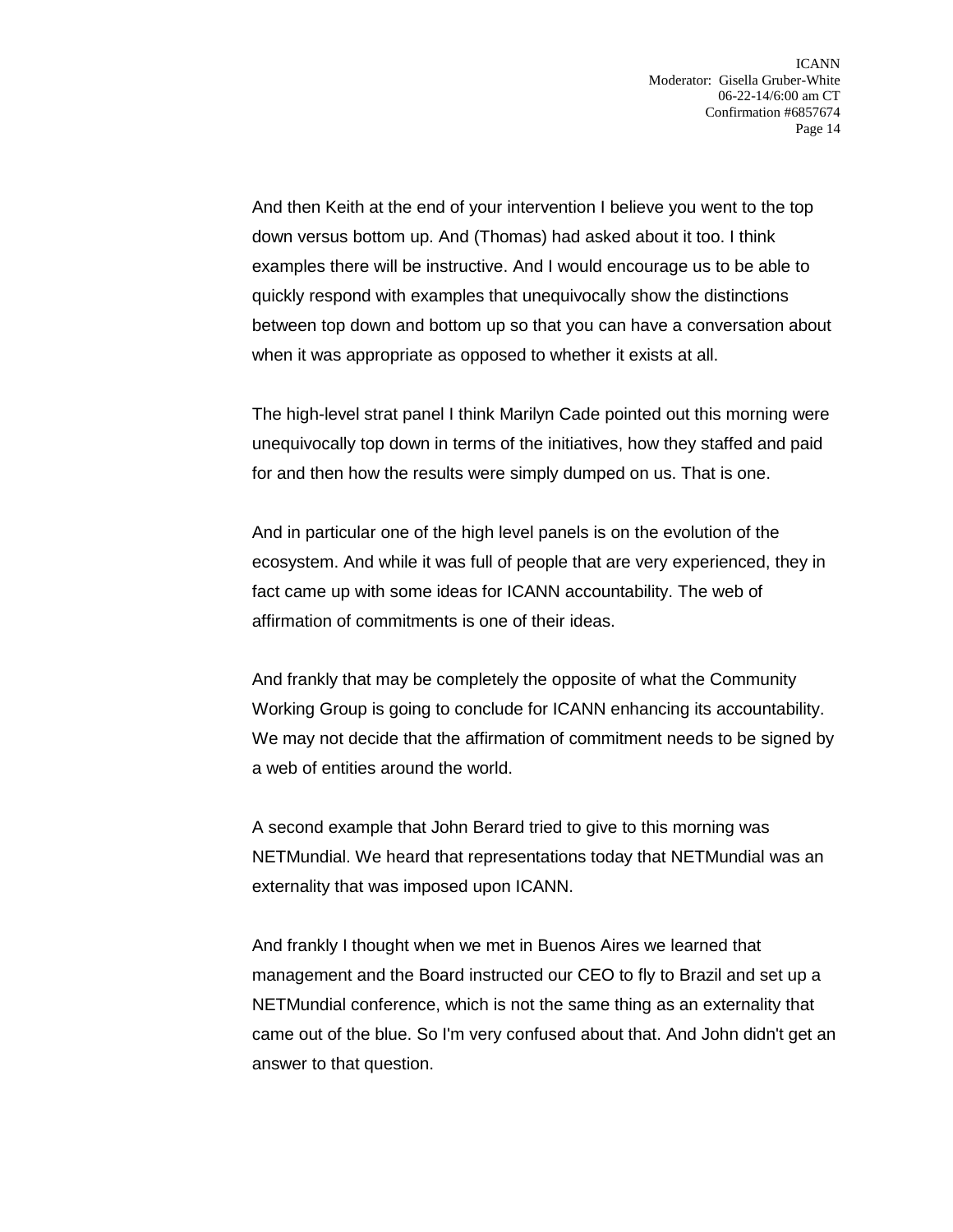And then if you need a less controversial example of top down, let's look at the Expert Working Group on directory services or Whois. You know, God knows Whois needs to be fixed. I realize that. But it was in fact a CEO driven process to create EWG, to staff it and to launch it. So let's come up with examples wherever possible.

- Volker Greimann: Thank you. And I would suggest that we continue that on the list and form our response with those examples and formulate the next plan from what we've discussed here. Keith and then Chuck.
- Keith Drasek: Thank you Volker. And just again thanks for indulging me one more time here. Two quick points. One, the issues that I discussed earlier and that we've talked about here I think are the perfect example.

The scoping issue is the perfect example of the organization's self interest in limiting scope versus the community's preference or desire to have a possibly broader scope to allow for a more broad dialog and alternatives.

The organization obviously ICANN wants the IANA functions. It does not want to risk allowing the IANA functions to be divided up and potentially sent in different directions. And I completely understand that.

But the community spoke and said don't limit it. Don't limit it. Let the community decide. And the organization instead decided to limit the scope, constrain the discussion in its own self-interest.

And so following on just very quickly, I would fully support (Thomas)' recommendation about a follow up communication, a letter, something so it's not left hanging out there.

I think there's an opportunity here for the Council and the community to clarify our concerns, to put some examples down, to Steve's point, in writing and to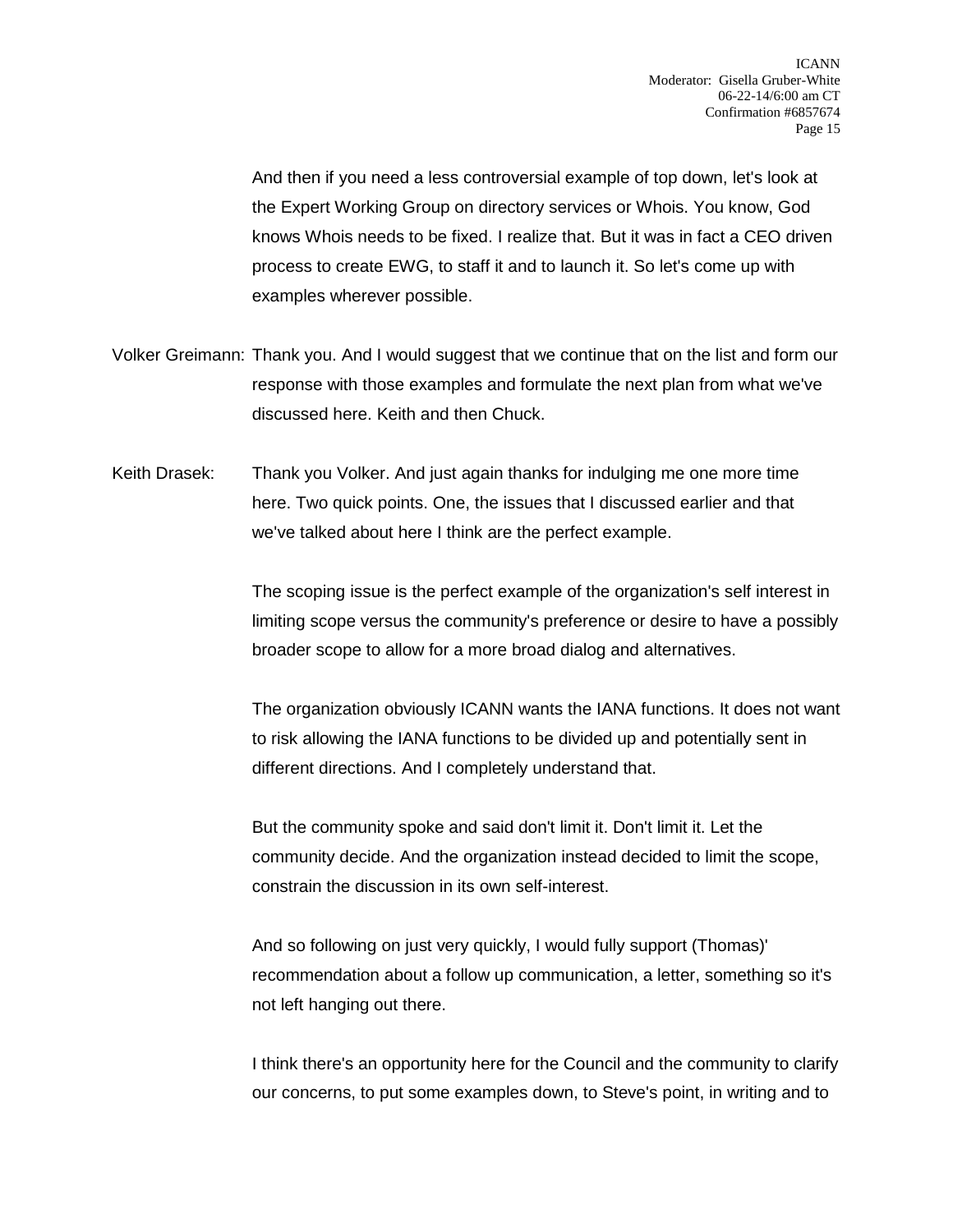be very direct but maybe not confrontational but just direct and explain the concerns. Thanks.

Volker Greimann: Thanks Keith. And I think the final comment goes to Chuck.

Chuck Gomes: Chuck Gomes in response to Steve. I would discourage us from citing the Expert Working Group as a problem with top down. It was top down. Totally agree. And it probably would have been better if the community was involved.

> But I actually think that having an expert group like that do some heavy lifting prior to getting in the policy development stuff is a practice that might actually help us with PDPs going forward, in particular with regard to Whois that's been such a difficult issue.

> So my suggestion is don't use that as an example because I actually think it's a model that might be useful to help us in PDPs going forward especially on very complex issues.

Steve DelBianco: If I can follow up Volker. Chuck, I brought it up for that reason. I do think EWG is doing some good work. So when you do examples of top down, it's great for one of the three examples to be one that seems to be working okay, that might be productive.

> That's the point of it. You don't want to make every top down example be one that was substantively wrong or processed wrong. It's fine to bring up an example if you think it'll work.

The point we're trying to make is that there is such a thing as top down. It happens. And when it happens, let's identify it clearly and try to limit the number of times that we do it.

Chuck Gomes: In that context that's fine.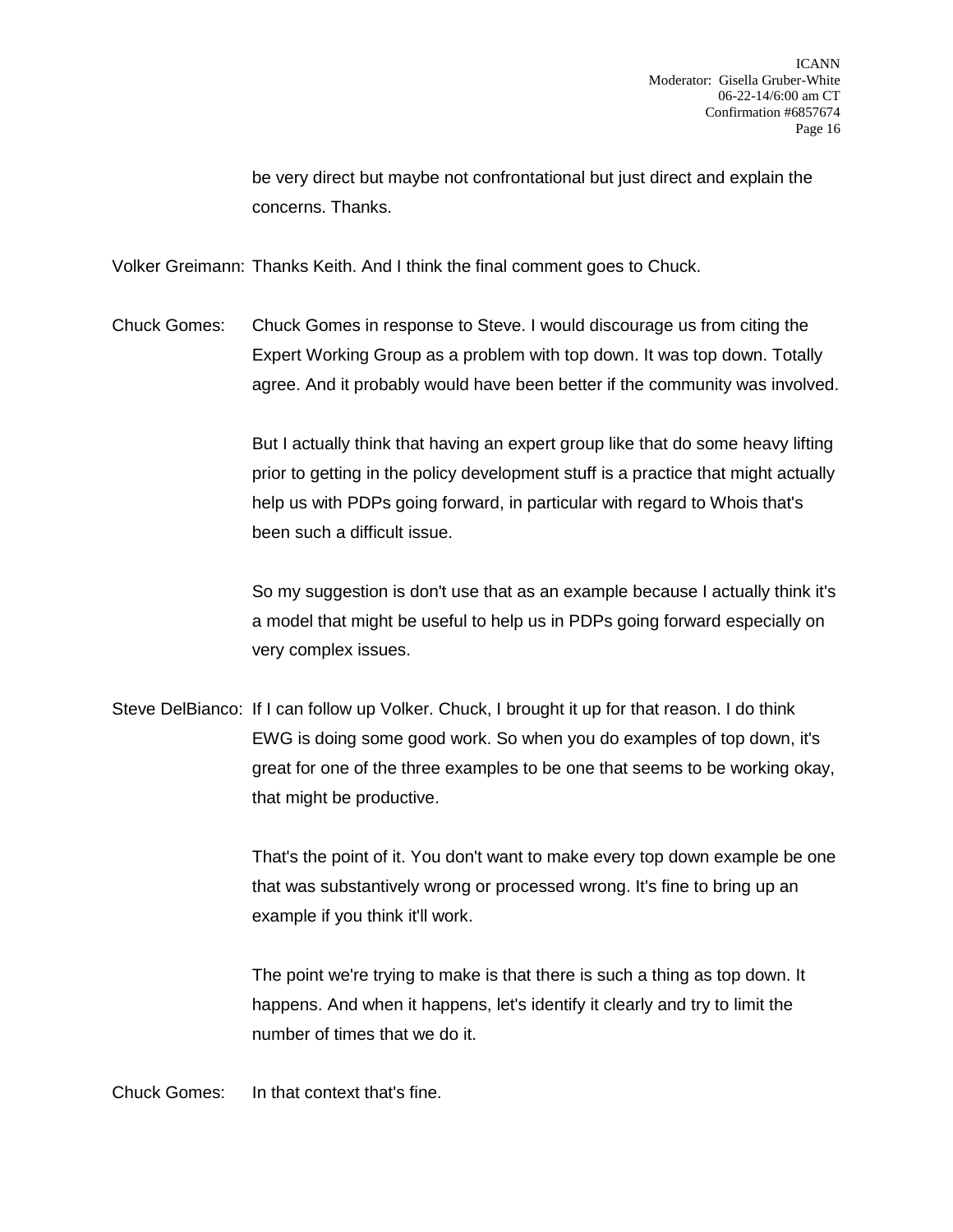Volker Greimann: Thank you Chuck. I'm very pleased to see that the Council seems to be of one mind with regards to the issues that are identified - have been identified and discussed. And that an actual plan needs to be formulated and issues need to be illustrated so we can move ahead and showcase what our issues are better than we've been doing so far with more examples and with hope for a better implementation and taking care of our concerns.

Conscious of the time and seeing one last comment.

Man: Sorry. Sorry. It's actually a question. What is our immediate next step as a Council, as a community? What's the next right now to do list that we can do on this issue? Because it seems like we've got a lot of - first of all we've got the really amazing level of unanimity if, you know, if not consensus. And secondly, you know, too like we all agree that we need to really get on this. So what do we, you know, what do we need to do?

Volker Greimann: I hope I summarized the previous discussion correctly now. The - we need to formulate an action plan. The earlier we can do so the better. Part of that action plan needs to be a list of examples and illustrations of where we see a breakdown of - as a trust the distinction between community and corporation as well as what we see as the scope should be, where the accountability problems lie and where improvements need to happen.

> I think as a Council we should be as - one voice as possible on this and on target as possible. And I think there's a lot of work before us before we can send out that letter. But we have (varied) tools available. And if we put our minds to it, then we can have a result pretty soon.

But we're not a point yet where we can send out this letter, send out the communication right away. But we have I think formulated the work plan already. And we just need to get to it now.